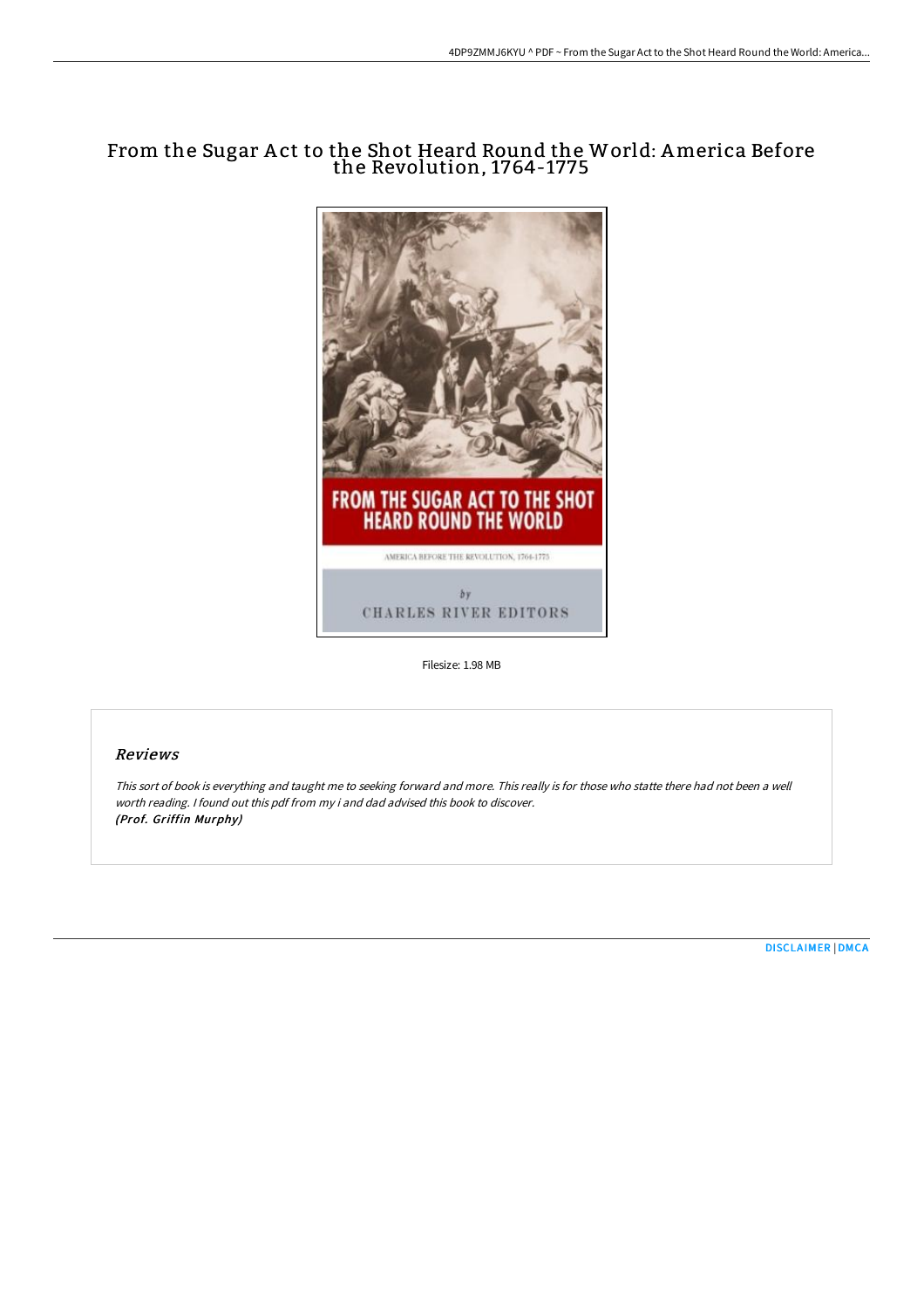## FROM THE SUGAR ACT TO THE SHOT HEARD ROUND THE WORLD: AMERICA BEFORE THE REVOLUTION, 1764-17 75



CreateSpace Independent Publishing Platform. Paperback. Condition: New. This item is printed on demand. 58 pages. Dimensions: 9.0in. x 6.0in. x 0.1in.Chronicles the major events that brought about the American Revolution, including the Boston Massacre, Boston Tea Party, the Midnight Ride of Paul Revere, and the Battles of Lexington and Concord. Includes pictures of important people, places, and events. The Revolution was effected before the war commenced. The Revolution was in the minds and hearts of the people. . . . This radical change in the principles, opinions, sentiments, and affections of the people was the real American Revolution. John Adams, 1818 A lot of ink has been spilled covering the lives of historys most influential figures, but how much of the forest is lost for the trees In Charles River Editors American Legends series, readers can get caught up to speed on the lives of Americas most important men and women in the time it takes to finish a commute, while learning interesting facts long forgotten or never known. The American Revolution is replete with seminal moments that every American learns in school, from the shot heard round the world to the Declaration of Independence, but the events that led up to the fighting at Lexington and Concord were borne out of 10 years of division between the British and their American colonies over everything from colonial representation in governments to taxation, the nature of searches, and the quartering of British regulars in private houses. From 1764-1775, a chain of events that included lightning rods like the Townshend Acts led to bloodshed in the form of the Boston Massacre, while the Boston Tea Party became a symbol of nonviolent protest. In the summer of 1774, patriot groups around the 13 colonies communicated with each other and brought about the first...

Read From the Sugar Act to the Shot Heard Round the World: America Before the [Revolution,](http://techno-pub.tech/from-the-sugar-act-to-the-shot-heard-round-the-w.html) 1764-1775 Online  $\blacksquare$ Download PDF From the Sugar Act to the Shot Heard Round the World: America Before the [Revolution,](http://techno-pub.tech/from-the-sugar-act-to-the-shot-heard-round-the-w.html) 1764-1775